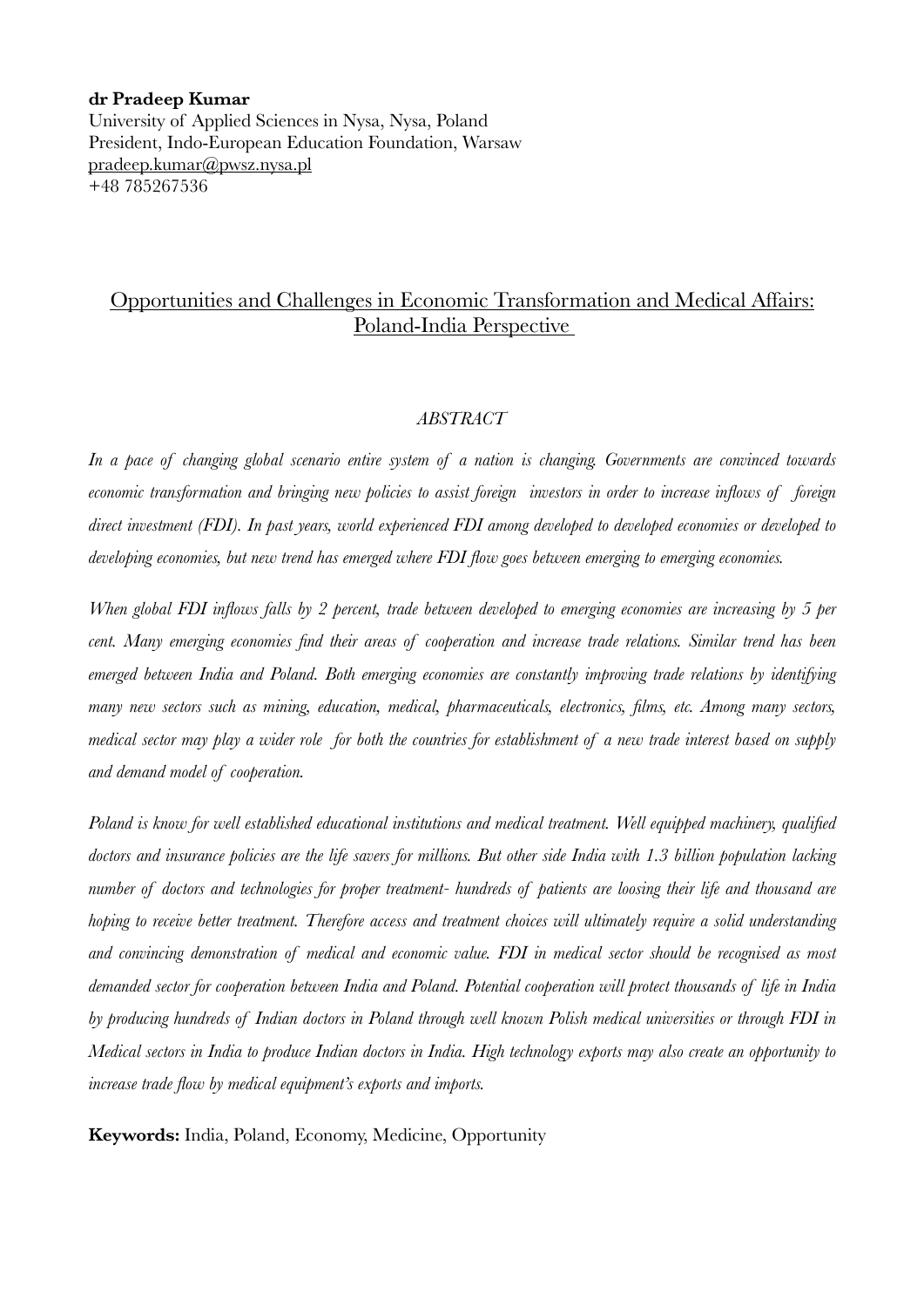### 1. **Introduction**

Historically, Poland as well as India has been a challenging destination for foreign investors, the interest has begun 25 years ago once Poland brings massive economic and political transformations, and India adopted open economic policy- by giving space for foreign investors. Very Painful reforms from state control economy to privatised and market-based economy towards accession to the European Union in 2004 confirmed the growth path of Poland's efforts towards most advanced economies in the European Union. Today Poland is the eight-largest economy in the European Union. Poland is identified as one of the most favourable destination for FDI among European member states in Central-Eastern Europe as well as market for dynamic exports, internal demand, high productivity, and stable banking system.

Comparing India, with Prime Minister- Narendra Modi's political reforms and development policies are unifying Indian market through new tax reform (GST), encouraging investment, promoting exports and strengthening banking and telecom sectors. India, with 1.3 billion people, is globally the fastest-growing G-20 economy. In the fiscal year 2016/17, its economic growth rate reached 7.1 percent, which is high compared to the global economy, which grew by around 3.0 percent. India is the world's fourth-largest economy, has globally the largest and youngest working-age population<sup>[1](#page-1-0)</sup>, and is expected to achieve a high growth rate of 7.3 percent in 2017/18 and of 7.7 percent in  $2018/19^2$  $2018/19^2$ .

<span id="page-1-4"></span><span id="page-1-3"></span>In such scenario- India and Poland is well connected with historical facts since centuries, but in the recent years both entities are shown their interest to develop not only cultural and diplomatic relations but devoted to strengthen economic ties. Last year, in 2016 bilateral trade between India and Poland has grown by 25%. In Central Eastern Europe, Poland become India's largest trade partner and export destination by crossing US\$ 2.7 billion (Indian exports- US\$ 2.1 billion; Indian imports- 0.66 billion). Indian exports presently account for 1% of global Polish imports. And both countries have, in June 2015, set a target to double their bilateral trade by the year  $2018<sup>3</sup>$  $2018<sup>3</sup>$  $2018<sup>3</sup>$ .

<span id="page-1-5"></span>Comparing growth, changing regulations and need of both the economies author has identified a potential area of cooperation where India and Poland can develop a new partnership in the area of Medical cooperation. Thus, this research papers is identifying the availability of

<span id="page-1-0"></span><sup>&</sup>lt;sup>[1](#page-1-3)</sup> Around half of India's population is under 25 years old.

<span id="page-1-1"></span>[https://www.s-ge.com/sites/default/files/cserver/publication/free/economic-report\\_-india-](https://www.s-ge.com/sites/default/files/cserver/publication/free/economic-report_-india-eda-2017-07.pdf) [2](#page-1-4) eda-2017-07.pdf

<span id="page-1-2"></span>[http://www.indianembassywarsaw.in/eoi.php?id=Pol\\_relat](http://www.indianembassywarsaw.in/eoi.php?id=Pol_relat) [3](#page-1-5)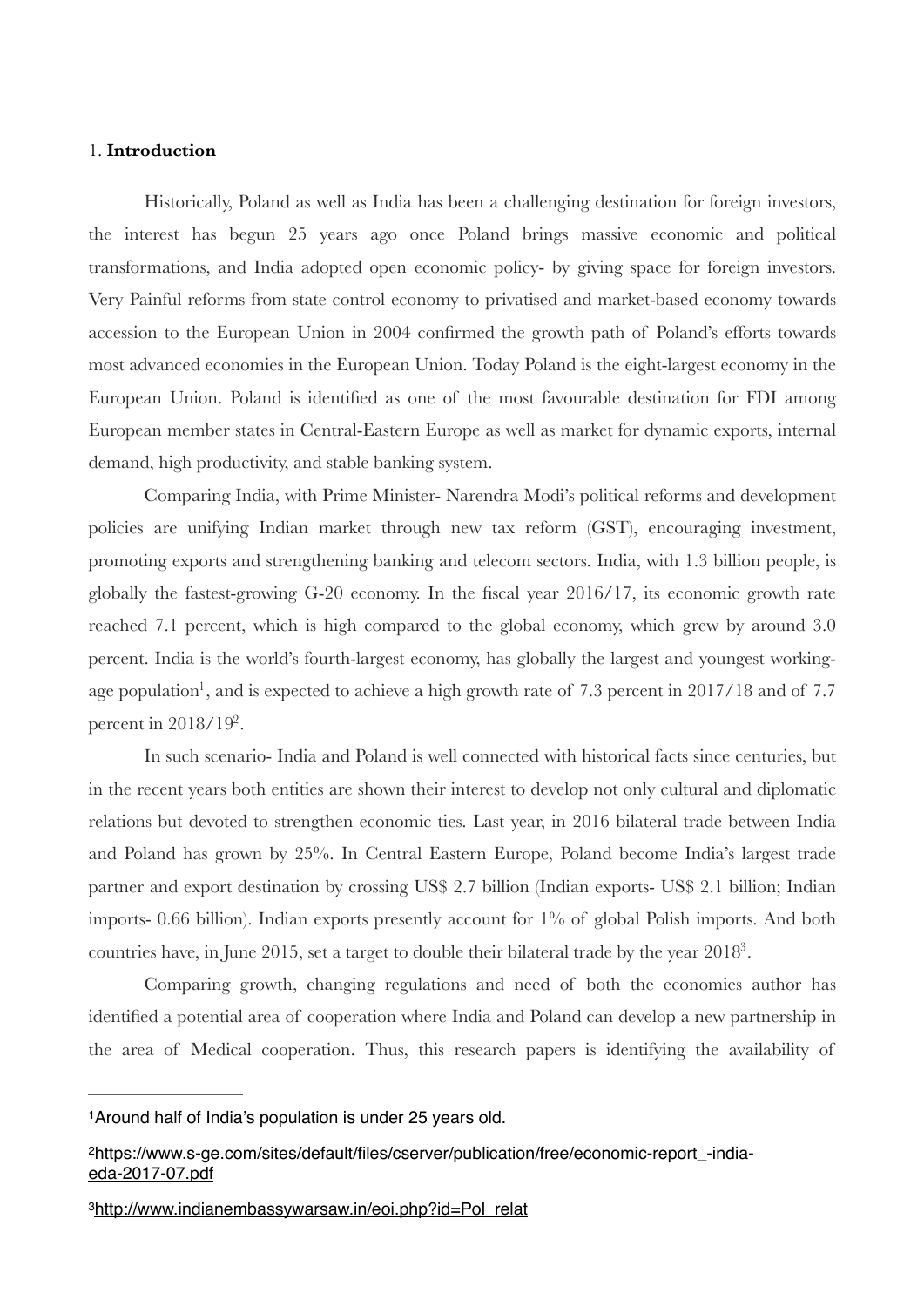resources, demands and possible area of cooperation in medical sector. Author is presenting possible solutions in the interest of both the countries- how to improve trade flows and assist large number of people from both societies by fulfilling their demands.

### 2. **Foreign Direct Investment Inflows in General**

It has been noticed that the trend of global Foreign Direct Investment (FDI) is changing and recorded by 2 per cent low in 2016. Many developing economies as well as developed european economies recorded very low inflows, in contrast to the highest growth (up to 5 per cent) to several American, African, South- East Asian, and north-west European countries.

In 2016, developing economies attracted one third of global FDI inflows. This share had been over 50 per cent in 2014 but has shrunk over the last two years. In 2016, one quarter of global FDI was directed to developing economies in Asia and Oceania and less than 10 per cent to developing economies in Africa and America, each. Looking at the origins of global FDI, around 70 per cent were initiated by investors from developed economies. Out of these, 35 per cent originated from Europe and 25 per cent from Northern America.

<span id="page-2-1"></span>

#### 2.1. *Foreign Direct Investment inflows from 2010-2016- a comparison grap[h4](#page-2-0)*

<span id="page-2-0"></span><http://unctadstat.unctad.org/wds/TableViewer/tableView.aspx> [4](#page-2-1)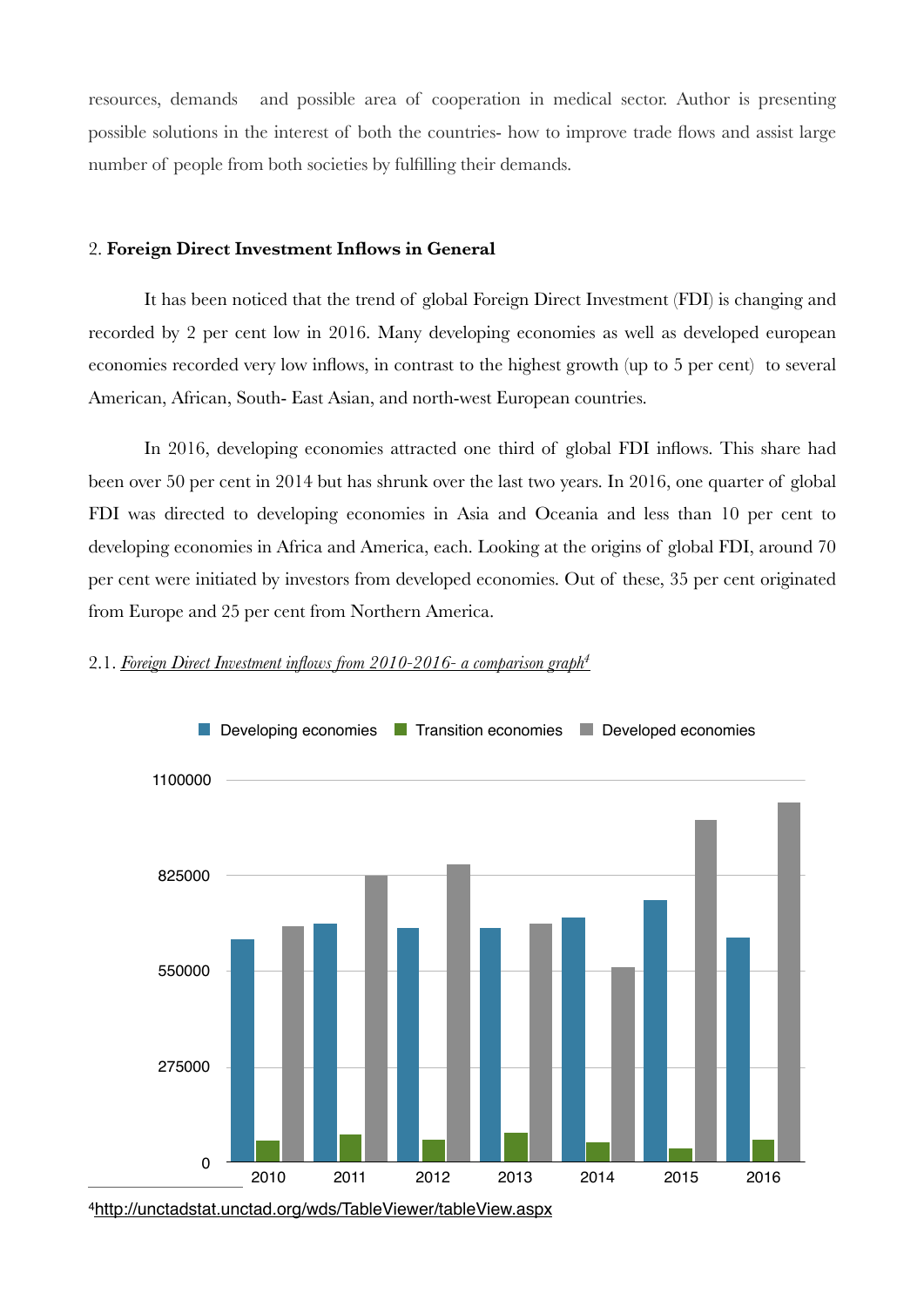### *2.2. Inflows to India and Polan[d5](#page-3-0)*

<span id="page-3-1"></span>

Above mentioned graph shows that the confidence among foreign investors for India has been increased. Thus, inflows to India is increasing constantly from 2013 to 2016. But comparing with Poland the scenario is bit different - it is fluctuating, which means country needs to boost confidence among foreign investors and bring many new regulations in order to increase FDI inflows.

### **2.3.** *Out Flows from India and Poland*

Graph below shows that outflow from India after 2014 has been decreased but comparing with Poland, outflow from Poland has been increased and it is growing subsequently.

<span id="page-3-0"></span><sup>5</sup><http://unctadstat.unctad.org/wds/TableViewer/tableView.aspx>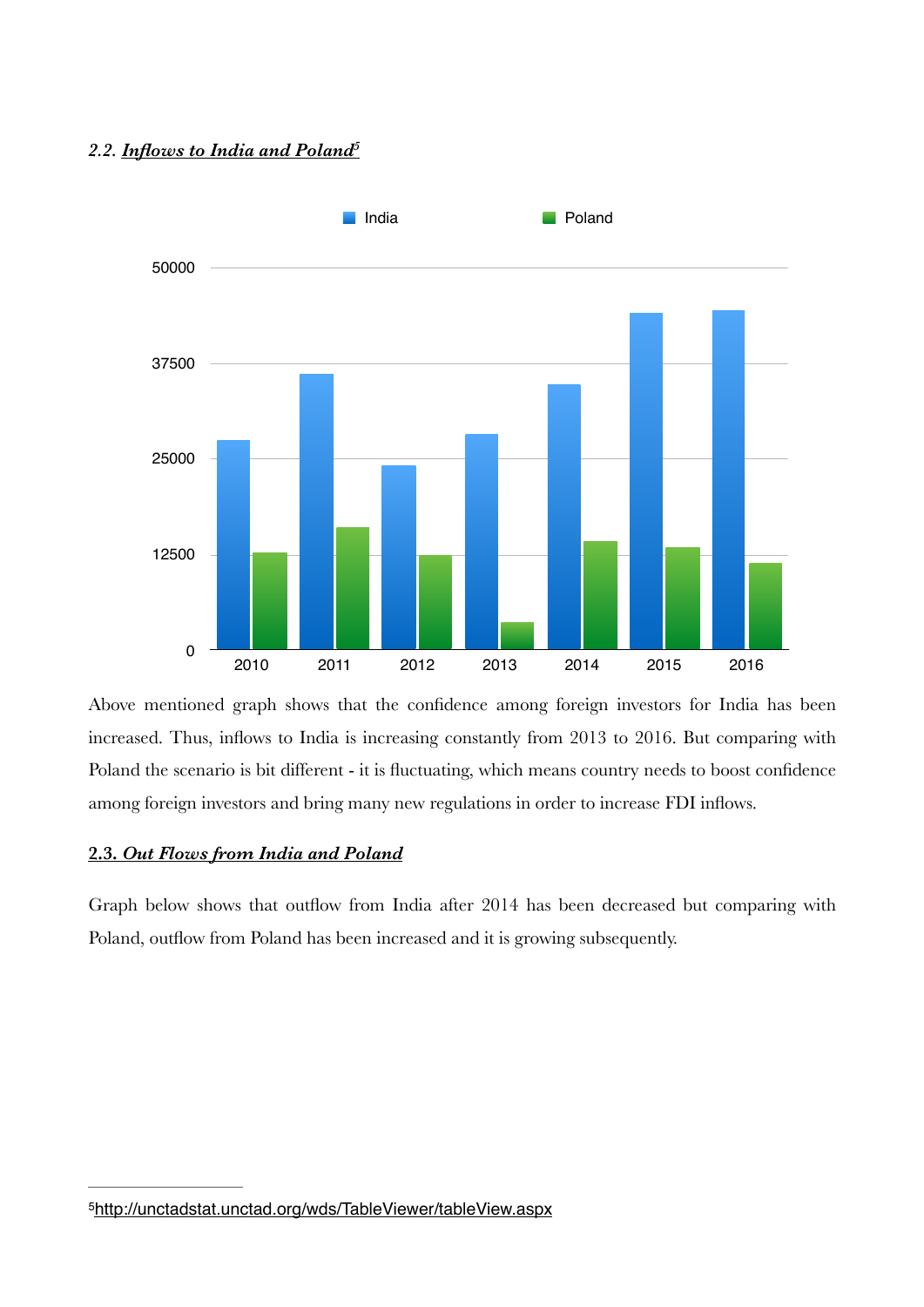

## *2.4. Trade between India and Polan[d](#page-4-0) (2010-2016) <sup>6</sup> [7](#page-4-1)*

<span id="page-4-3"></span><span id="page-4-2"></span>

<span id="page-4-0"></span>[http://www.indianembassywarsaw.in/eoi.php?id=Pol\\_relat](http://www.indianembassywarsaw.in/eoi.php?id=Pol_relat)

<span id="page-4-1"></span>Central Statistical office of Poland (GUS) (In US\$ Million)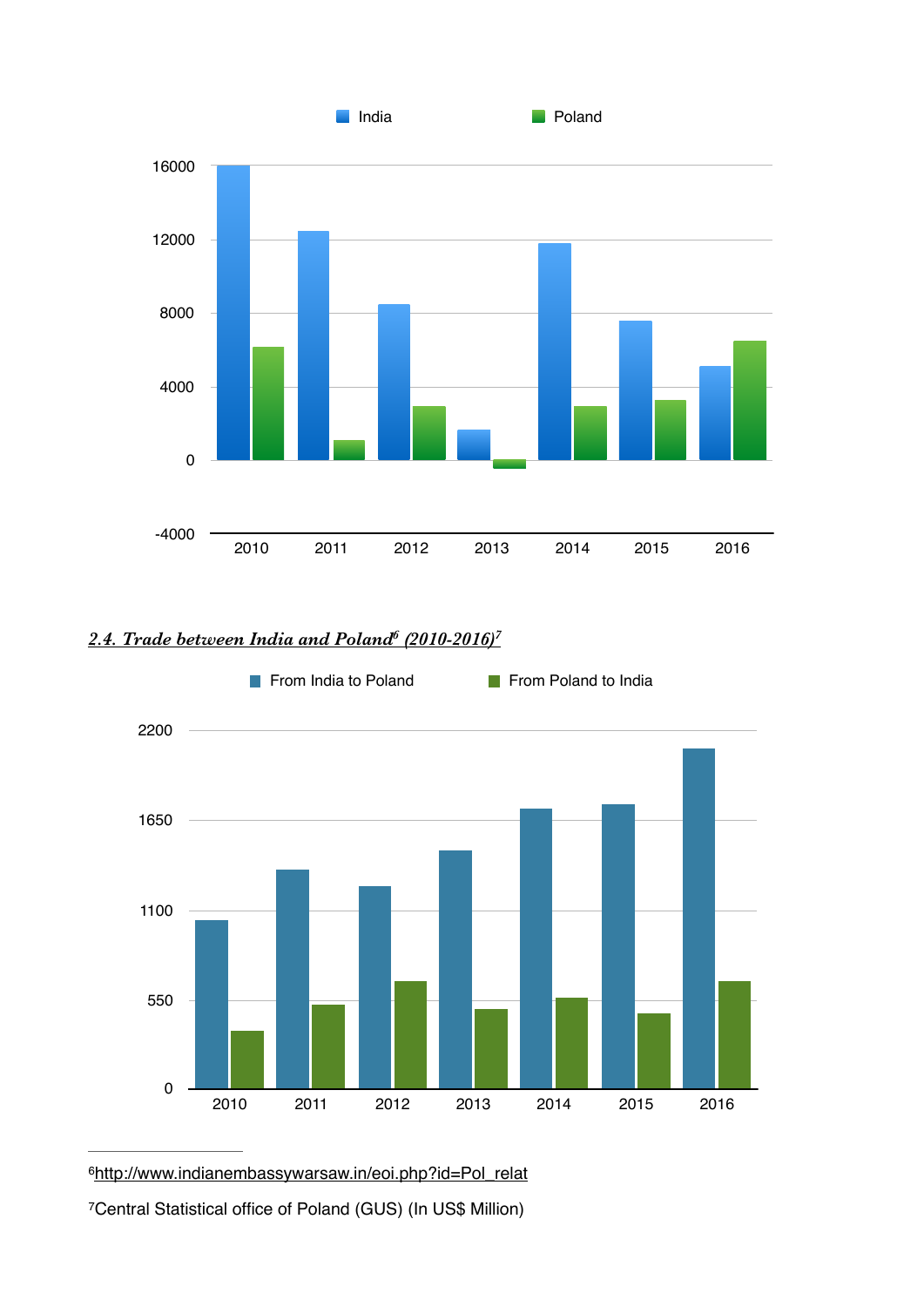*Trade between India and Poland has been increased in 2016 and it is expected to increase in consequent years. Both countries are increasing trade flows by identifying the sectors. In this regards Medical Sector might be an important area of cooperation for both the entities not only for social term of cooperation but also in economic dimensions.* 

### **3. Indian Healthcare Sector**

Healthcare sector is one of the fastest growing sector in India which is growing at a rate of 15% and expected to touch \$250 billion by 2020. In current political scenarios- Central govt. of India had launched many social sector support and transformed medical regulations in order to make easier access of medical services to the people of India. With interference of public investment \$60 billion, it became one of the high priority sector for the development.

Medical Sector in India mainly based on following factors:

| <b>FACTORS</b>                      | <b>Reasons to support factors</b>                                                                                                                                                                             |
|-------------------------------------|---------------------------------------------------------------------------------------------------------------------------------------------------------------------------------------------------------------|
| <b>Population Growth</b>            | Population growth also increased life expectancies-<br>need for maternity and child health care                                                                                                               |
| <b>Non Communicable Disease</b>     | Changing lifestyle also increased different types of<br>diseases such as cardiac diseases, cancer and<br>diabetes                                                                                             |
| Income growth                       | Indian middle class is growing. the growth of their<br>income also increased expectations for better health<br>care services. e.g insurance, hospitals, technology<br>etc.                                    |
| <b>Awareness</b>                    | Increasing awareness about better life style make<br>patients more preventive.                                                                                                                                |
| <b>Foreign Patients</b>             | medical tourism is increasing every year. Currently<br>serving more than 850,000 foreign patients every<br>year in areas like cardiology, joint replacement,<br>orthopaedic surgery, transplants and urology. |
| <b>Privatisation in health care</b> | private health care centres and private hospitals                                                                                                                                                             |

Keeping in view the reforms undertaken by the Indian government in the recent past, India has been ranked 39 among the 138 countries in the Global Competitiveness Index (GCI)  $2016-17<sup>8</sup>$  $2016-17<sup>8</sup>$  $2016-17<sup>8</sup>$  released by the World Economic Forum (WEF), jumping 32 positions in two years from its

<span id="page-5-1"></span><span id="page-5-0"></span>[<sup>8</sup>](#page-5-1)<https://www.weforum.org/reports/the-global-competitiveness-report-2016-2017-1>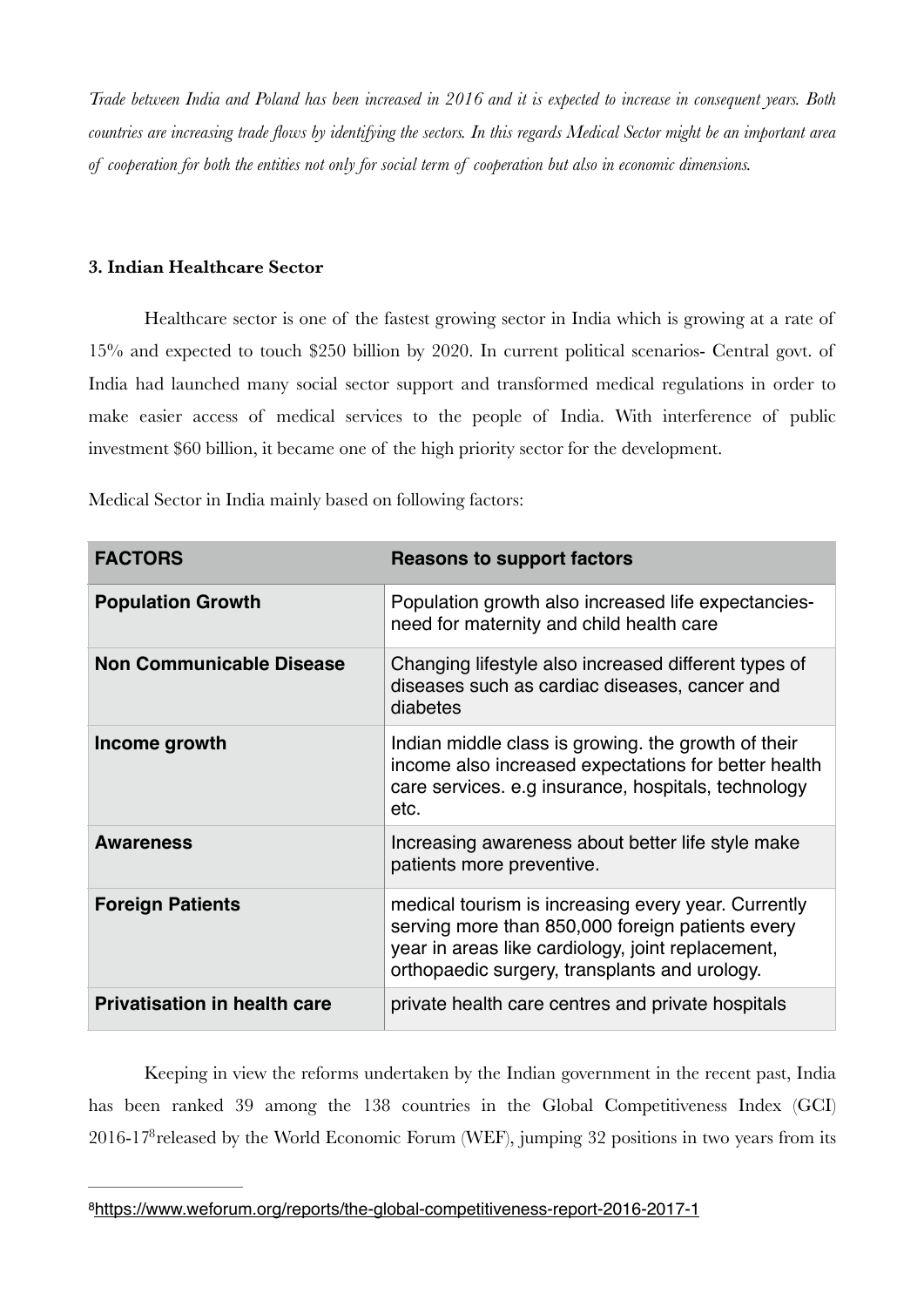rank of 71 in 2014. And today's the Indian Healthcare industry is a preferred sector for strategic and financial investments. Private investment in medical sector has been appreciated since early 2000's and recent government investment in the sector make the one of the largest industry in terms of revenue and employment generator.

### **4. Space for Cooperation**

Recent changes in regulations, applied to the healthcare sector make it more attractive but many challenges still remain to be solved. The pace of population growth with 1.3 billion population, creates the shortage of hospitals, doctors, and specialists. Indian education sectors are not up-to-date in order to produce qualified number of required doctors, specialists with today's technology based treatment. Lack of medical universities with limited numbers of places are decreasing number of doctors.

<span id="page-6-2"></span>Considering such challenges, Indian government is doubling its expenditure on healthcare to  $2.5\%$  of GDP and investing heavily in public healthcare infrastructure<sup>[9](#page-6-0)</sup>. The private sector is also boosting its investments in healthcare delivery and is currently responsible for 80% of the new bed capacity. Every major private hospital chain has plans for expansion in the near future. Many private medical universities and Deemed universities are coming in existence to accommodate increasing number of indian students for medical studies. As India and Indian government moves towards achieving its goals in health infrastructure expansion, there are numerous opportunities for Polish universities to provide medical education for India students either in Poland or in India as well as for Polish companies for hospital design, engineering and equipments.

### **5. Medical Universities and capacities for providing education**

<span id="page-6-3"></span>India with 1.3 billion population needs thousand of doctors in order to serve Indian societies but it is surprising that total number of Indian *Medical Universities/ Colleges teaching medical courses (MBBS[\)](#page-6-1)<sup>10</sup> are 479* with capacity to accommodate *total students 60845*. Thousand of talented students are not able to continue their medical studies even they are well qualified academically as well as financially. Students in india for medical studies tries several times to be admitted in any medical colleges but it's very difficult to get in, not because they are not talented but due to limited places and less number of medical colleges and hospitals in the country.

#### <span id="page-6-0"></span>9<https://www.rvo.nl/sites/default/files/2017/08/Healthcare-Market-in-India.pdf>

<span id="page-6-1"></span>[10](#page-6-3)<https://www.mciindia.org/ActivitiWebClient/informationdesk/listofCollegesTeachingMBBS>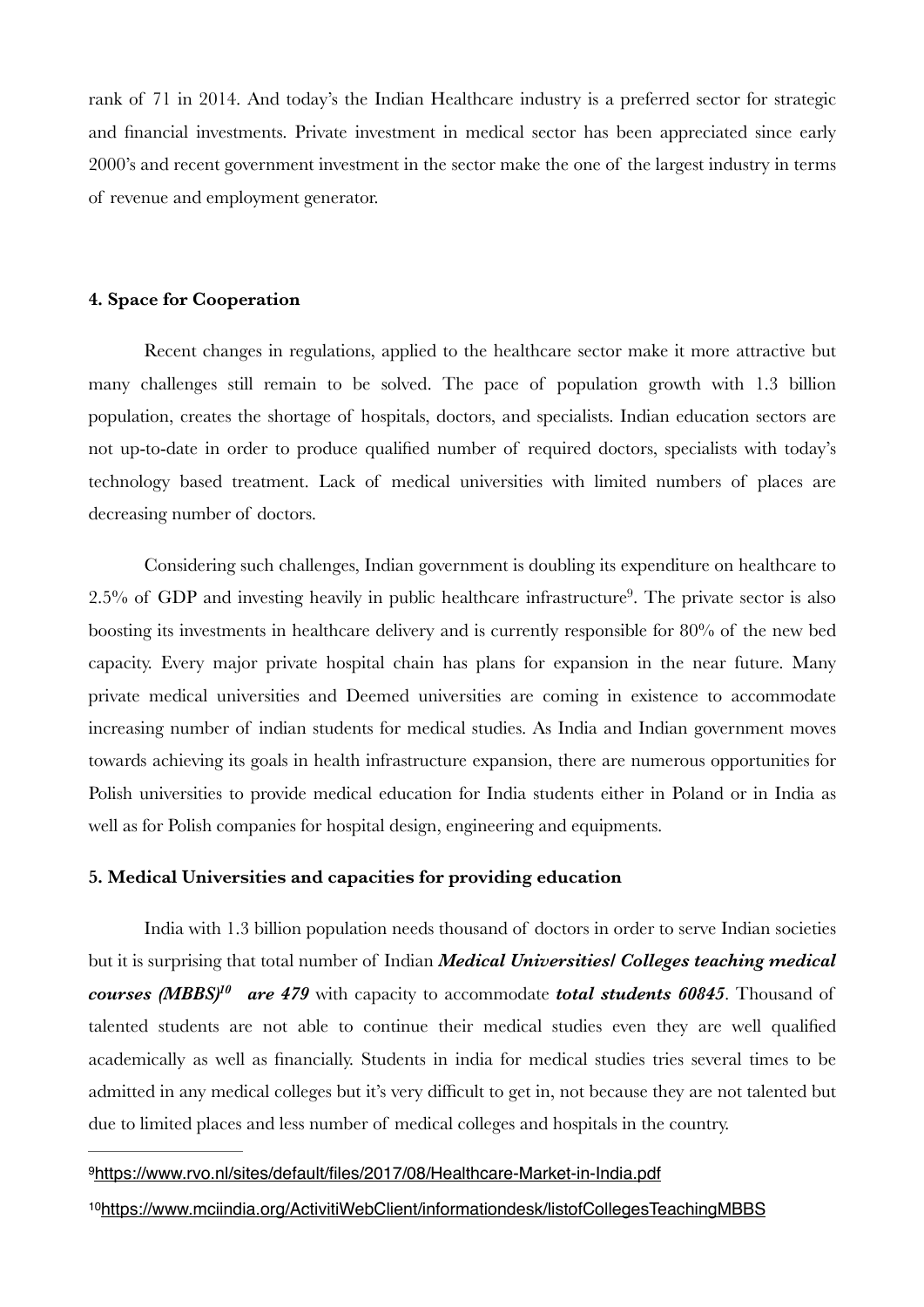### **Poland**

<span id="page-7-1"></span>Total Number of *Medical Univer[s](#page-7-0)ities<sup>11</sup> are 11* with capacity to accommodate total students *127318*.

| Name and Place of the University                                                 | <b>Number of students</b>                                                                     |
|----------------------------------------------------------------------------------|-----------------------------------------------------------------------------------------------|
| Medical University of Białystok                                                  | 5000<br>https://www.umb.edu.pl/en/o_uczelni                                                   |
| Nicolaus Copernicus University Ludwik<br>Rydygier Collegium Medicum in Bydgoszcz | 25000<br>http://www.umk.pl/en/university/university/                                          |
| Medical University of Gdańsk                                                     | 6000<br>https://mug.edu.pl/19439.html                                                         |
| Medical University of Silesia in Katowice                                        | 9000<br>http://sum.edu.pl/en                                                                  |
| Jagiellonian University medical College in<br>Kraków                             | 43405<br>http://www.en.uj.edu.pl/en_US/about-<br>university/facts-and-figures                 |
| Medical University of Lublin                                                     | 6700<br>http://www.umlub.pl/gfx/umlub/userfiles/<br>olamarcinko/um_informator_eng_final_2.pdf |
| Medical University of Łódź                                                       | 8500<br>http://en.umed.pl                                                                     |
| Poznań University of Medical Sciences                                            | 8000<br>http://www.ump.edu.pl/en                                                              |
| Pomeranian Medical University in Szczecin                                        | 600<br>https://www.pum.edu.pl/english/about-pmu                                               |
| Medical University of Warsaw                                                     | 9413<br>http://www.wum.edu.pl/uczelnia/o-uczelni                                              |
| <b>Wrocław Medical University</b>                                                | 5700<br>https://www.ed.umed.wroc.pl/medicine-<br>general-introduction                         |

Poland a country with 36.5 million population with 11 medical universities offering 1 27 318 places for medical studies. Many universities from Poland are approved by Medical council of India.

<span id="page-7-0"></span><http://www.nauka.gov.pl/en/higher-education-institutions/medical-universities.html> [11](#page-7-1)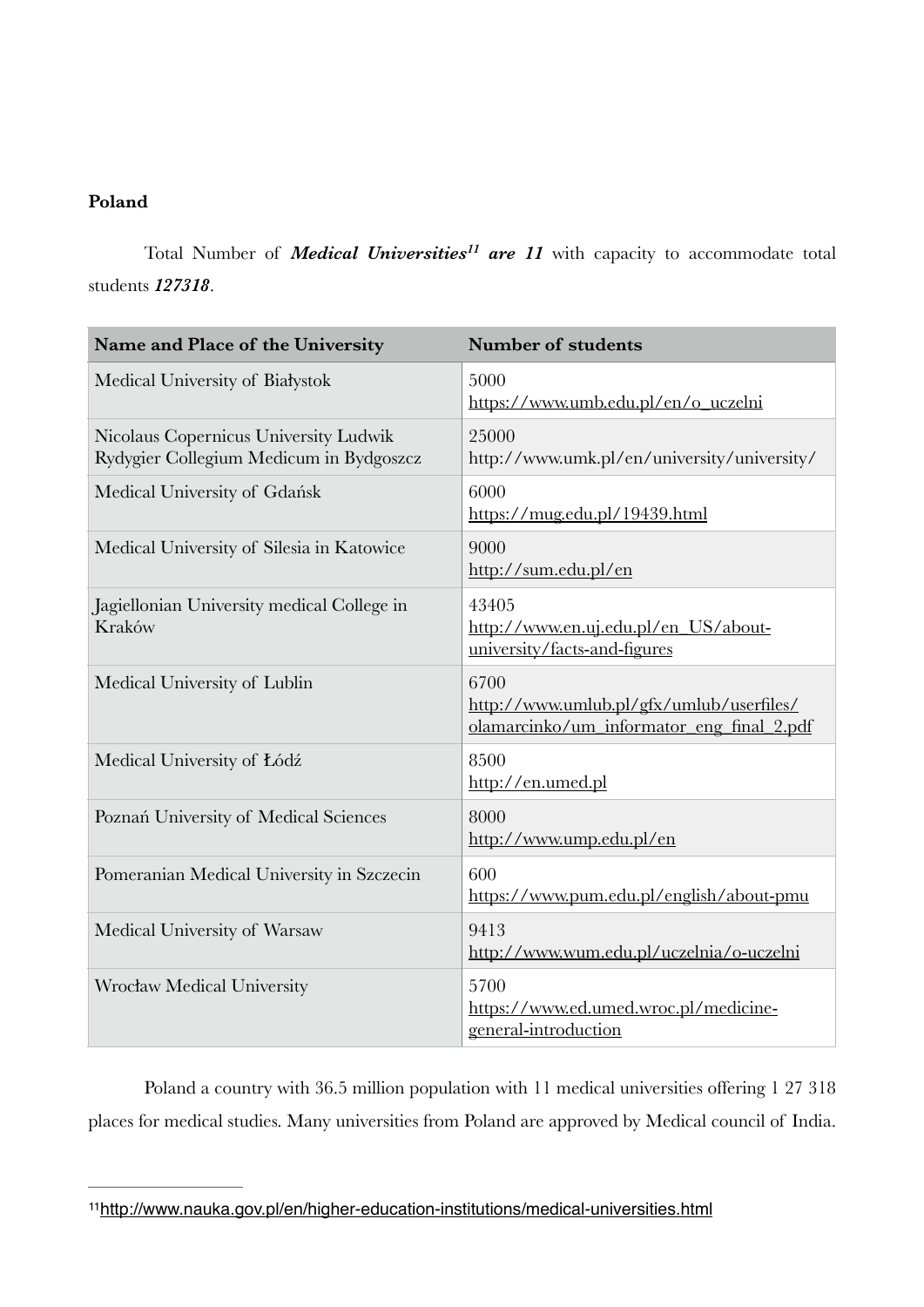Most of those universities are offering English study programs and their degrees are valid around the world.

### **6. Conclusion**

As trends are changing in global scenarios broader are becoming smaller. Every country is seeking international cooperation and foreign capital. In case of india and Poland for the economic ties its very important to understand one-another's need and accordingly make regulations to assist each other. Here as FDI is increasing between India and Poland in both ways- inwards and outwards, identified area of cooperation in health sector may play a very wider role to increase the capital flow between them. By providing medical education to Indian students in Poland, Polish Medical universities will be receiving millions of euros as tuition fees from indian students which will contribute in the development of the Polish economy, and by their returns to India, Indian will be receiving well qualified doctors. In other way- Polish companies or investors may come to India in medical/ health care sector which is one of the fastest growing industry in India and make win win situations for both the countries as well as industries.